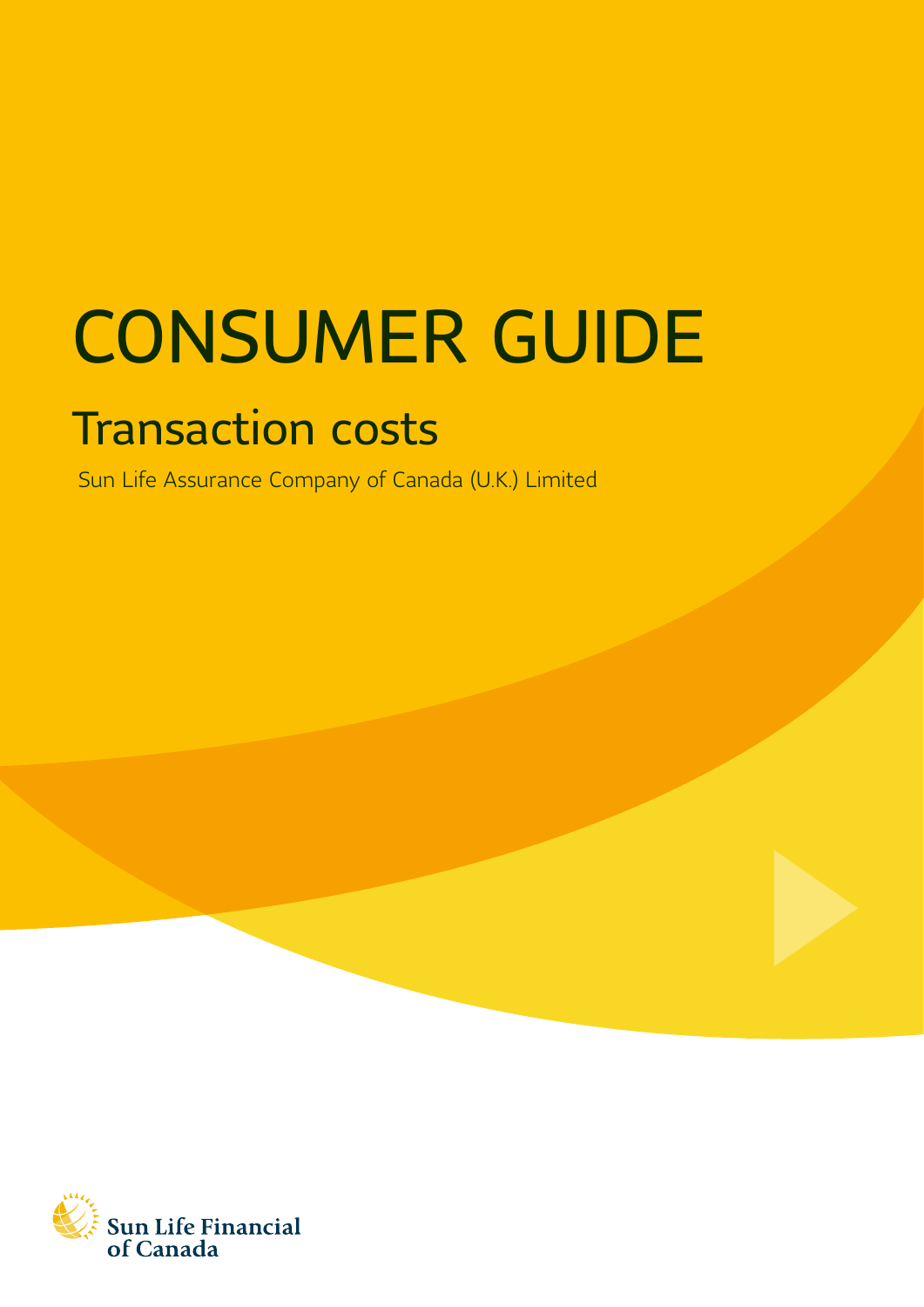# 2

# **Contents**

| Introduction                                                                                                                              | 3              |
|-------------------------------------------------------------------------------------------------------------------------------------------|----------------|
| What does this guide cover?                                                                                                               |                |
| Are transaction costs a new fee?                                                                                                          | $\overline{4}$ |
| What are transaction costs?                                                                                                               |                |
| Explicit costs                                                                                                                            |                |
| Implicit costs                                                                                                                            |                |
|                                                                                                                                           |                |
| How are transaction costs calculated and who calculates them?                                                                             | 5              |
| Do low transaction costs indicate better investment performance?<br>Where can I find the transaction costs for the fund I am invested in? |                |
| How do costs and charges affect my investment?                                                                                            |                |
|                                                                                                                                           |                |
| How do you make sure that my money is safe, well managed and                                                                              | 6              |
| that I receive a good outcome?                                                                                                            |                |
|                                                                                                                                           |                |
| What should I do if I have a complaint?                                                                                                   | 7              |
| Where can I get more information?                                                                                                         |                |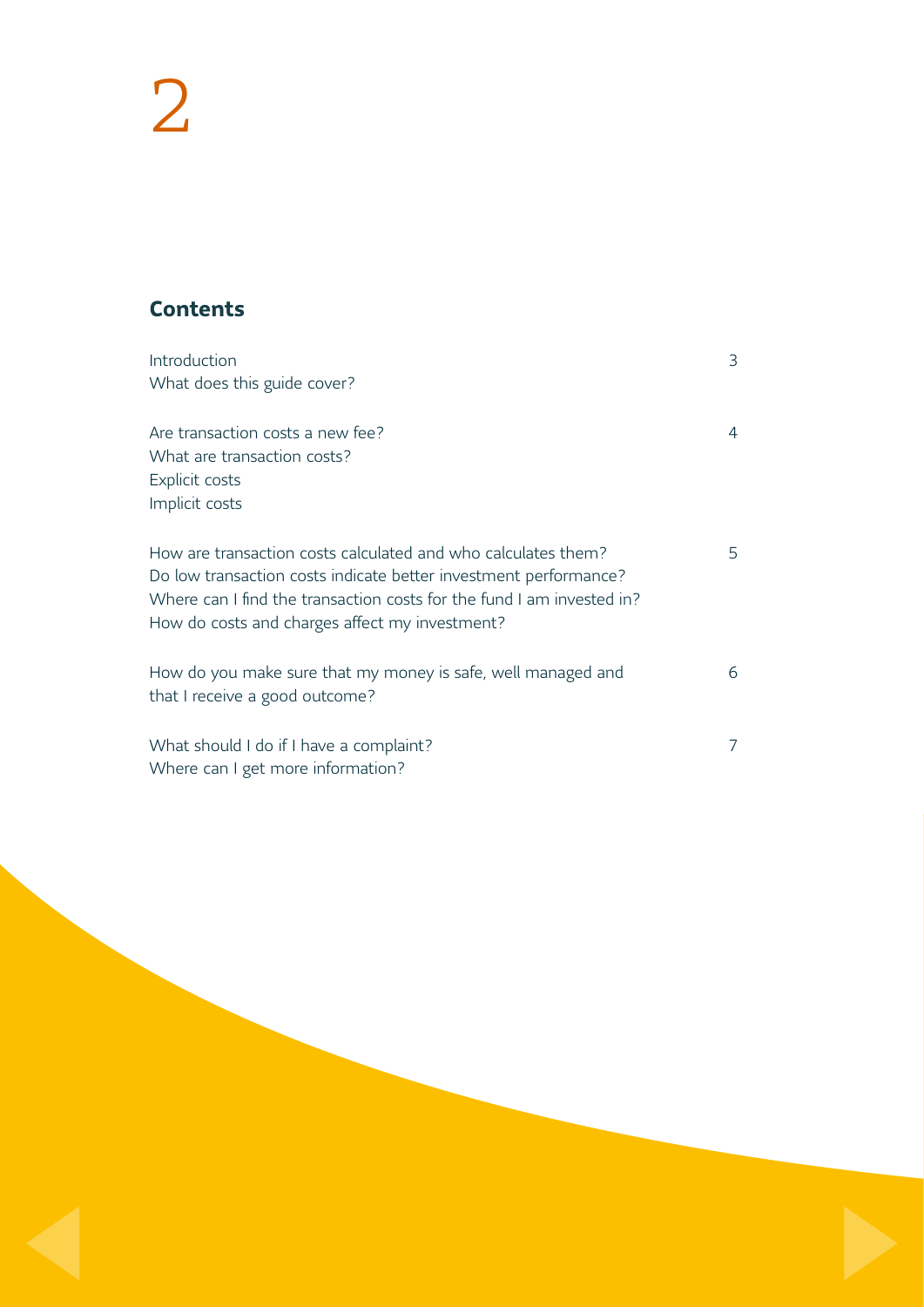# **Introduction**

This guide aims to make the cost of investing in our funds transparent and comparable. In recent years, there have been a number of Regulatory initiatives relating to the disclosure of transaction costs involved within funds, some examples of these Regulations are detailed below:

- Packaged Retail and Insurance based Investment Products ("PRIIPS");
- Markets in Financial Instruments Directive 2 ("MiFID II");
- Transaction cost disclosure in workplace pensions (Policy Statement 17/20).

Funds incur transaction costs when investments within the funds are bought and sold or 'traded'.

This guide does not change how your plan works. It provides more detail about the costs involved when you invest in a fund and what this means for you.

We want to help you make informed choices and hope that you find this guide useful.

# **What does this guide cover?**

This guide provides you with information about the transaction costs that apply to:

- Plans originally sold by Sun Life Assurance Company of Canada (U.K.) and Confederation Life Insurance Company (UK) Limited. We refer to these plans as SLOC plans.
- Plans originally sold by Lincoln Assurance Limited, Cannon, Trident Life, Imperial Life, Laurentian Life, Liberty Life, British National Life Assurance and other former companies of SLFC Assurance (UK) Ltd including i2Live plans. We refer to these plans as SLFC plans.

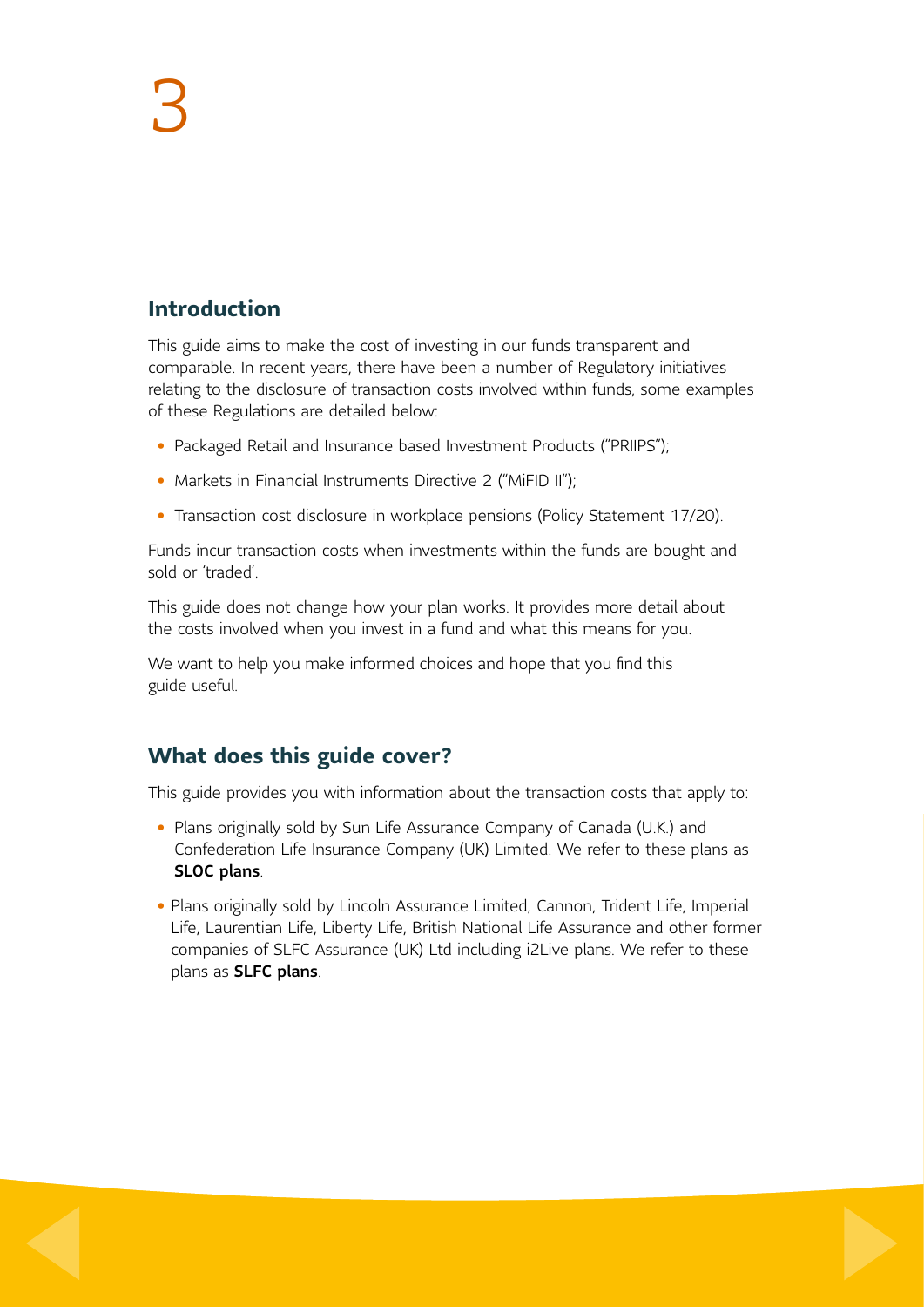#### Are transaction costs a new fee?

No - transaction costs are not a new cost to you. They reflect the cost of investing in markets and have always been reflected within the fund performance and fund prices you see.

#### What are transaction costs?

Funds incur transaction costs when investments within the funds are bought and sold or 'traded'. Transaction costs include both explicit and implicit costs.

# Explicit costs

Explicit costs can generally be measured and quantified. They vary depending on the type of investment, for example:

- A Broker charges commission when stocks and shares are traded.
- Broker commission charged when trading fixed income investments, like bonds, is less easy to quantify as the explicit costs are included within the final trade price. It can therefore be difficult to separate them from other trading costs.

Examples of explicit costs include:

- 1. Commissions paid to Brokers.
- 2. Taxes, stamp duty and similar levies on trading activity paid to Government tax authorities.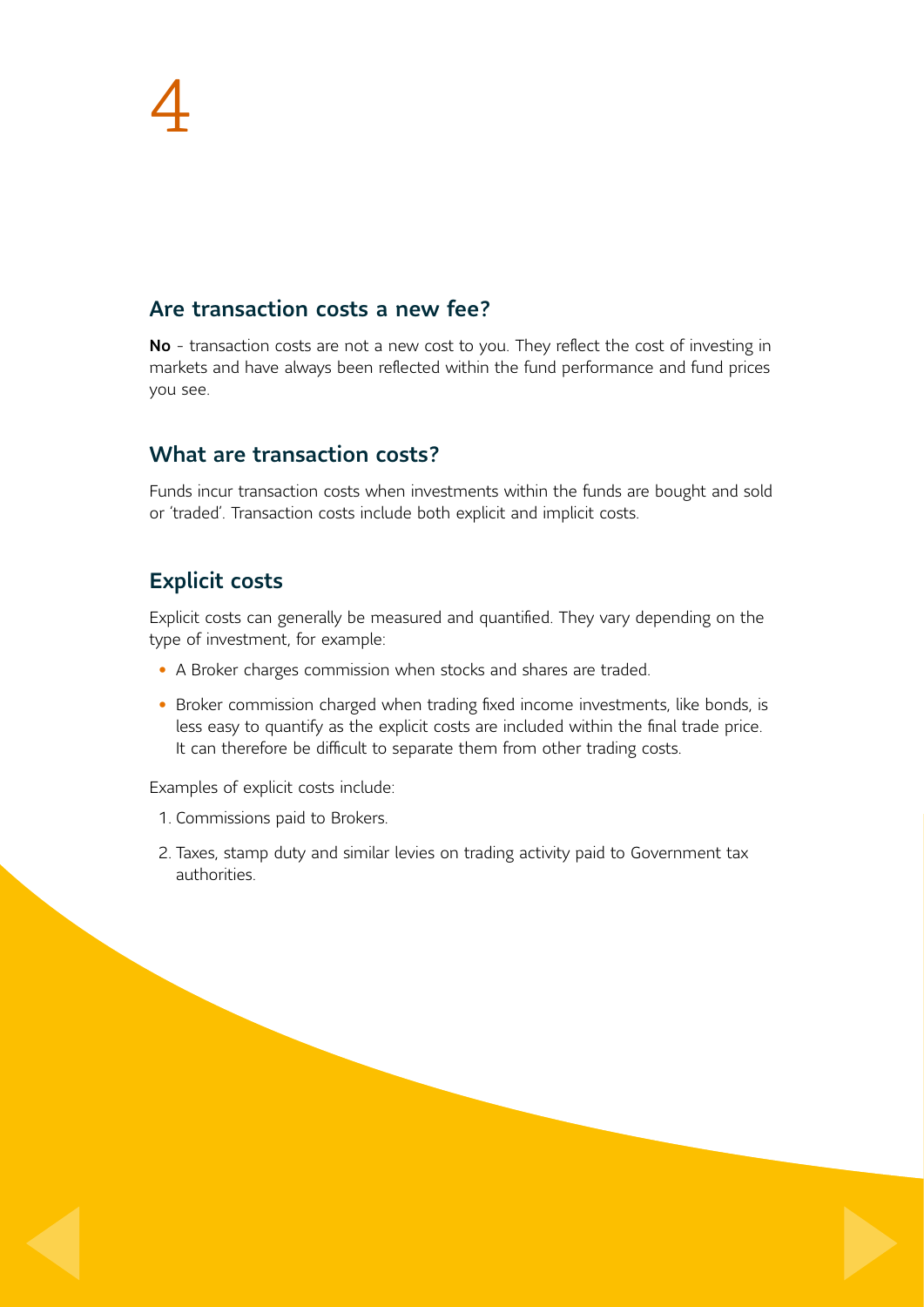# 5

#### Implicit costs

Implicit costs are more difficult to see and measure. They can include:

- The difference between buying and selling prices.
- The impact of buying or selling large quantities of a security.
- The impact of the time it can take to complete a sale or purchase because the investment held is not easily converted into cash.

Examples of implicit costs include:

- **1. Spread** the difference between buying and selling prices.
- 2. Market impact buying an investment can increase the price and selling can reduce the price. The market impact on the price is increased if an asset is not easily converted into cash or the amount being bought or sold is large.
- 3. Opportunity cost- the missed opportunity for investment return when a sale or purchase cannot be completed straight away.
- 4. Delay cost the market movement between starting and completing a sale or purchase.

Implicit costs can sometimes become implicit gains if markets move in the traders favour between starting and completing a sale or purchase.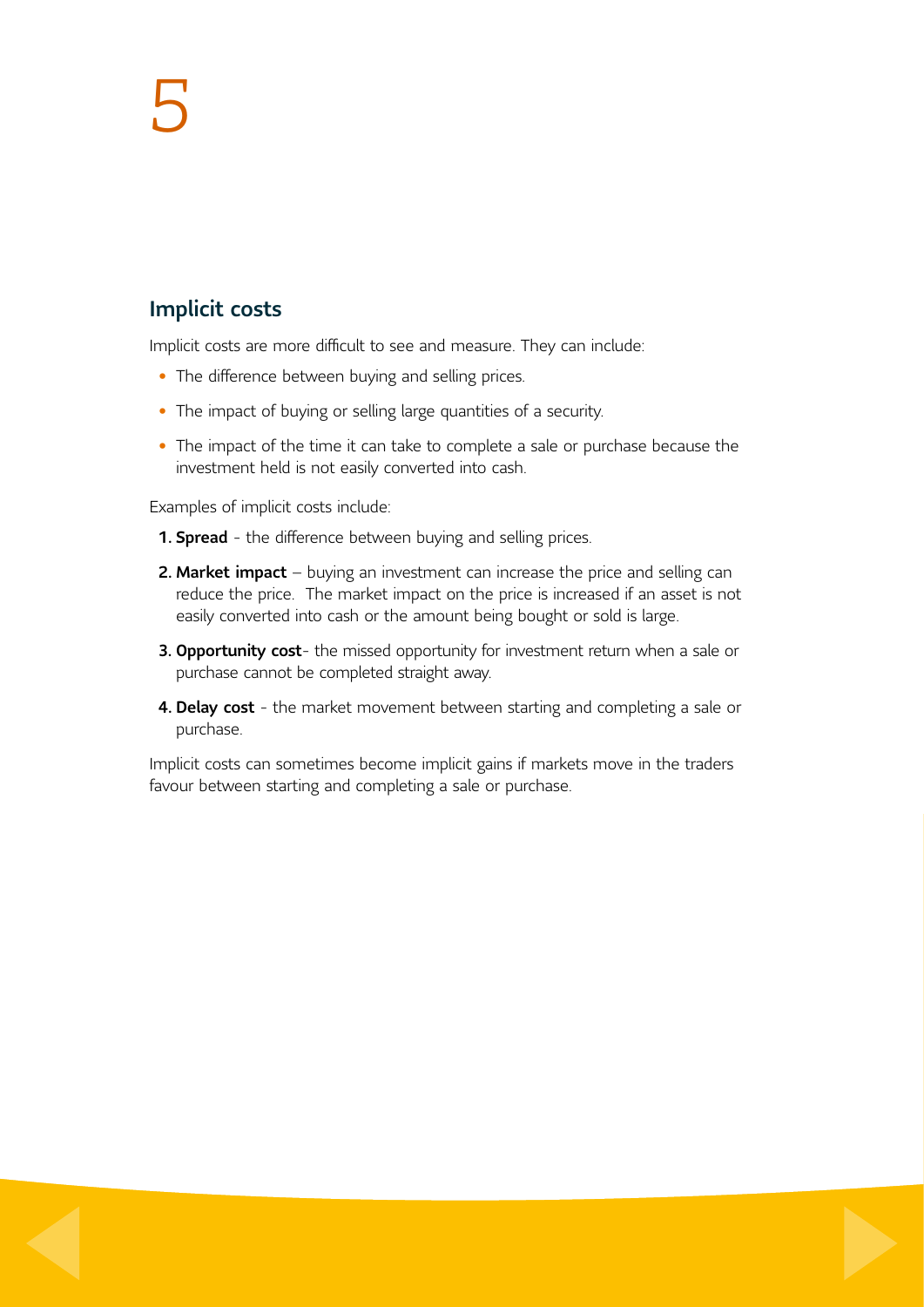#### How are transaction costs calculated and who calculates them?

We outsource investment decisions to expert Fund Managers. We select the Fund Manager for each fund, to meet the specific criteria, risk appetite and objectives for each fund.

Our Fund Managers decide what assets to buy and sell. They calculate the transaction costs for each fund that they manage. Where a fund invests in a number of other funds, we calculate a blended transaction fee using data provided by our Fund Managers and fund providers. We calculate the blended fee in line with the proportion invested in each fund at a specific date.

**Explicit costs:** These costs are generally straightforward to measure and are normally confirmed on individual trade contract notes received from brokers.

Implicit costs: There are a number of different ways to calculate implicit costs. Different Fund Managers use different methods depending on the assets they manage and their individual preference. The most common methods are:

- **Slippage** aims to measure the cost of implementing an investment idea. If a Fund Manager is slow to communicate their investment decisions to their trading desk or the trader cannot find a buyer/seller quickly, the delay may cause a loss of value of the investment decision – perhaps because of market sentiment outside of the control of the Fund Manager, has caused the asset price to move.
- **Spread** aims to measure fund transaction costs by estimating a typical cost of a transaction. Fund Managers using this methodology would give each trade or investment type a representative spread cost that it would typically incur so this method estimates, rather than confirm the cost.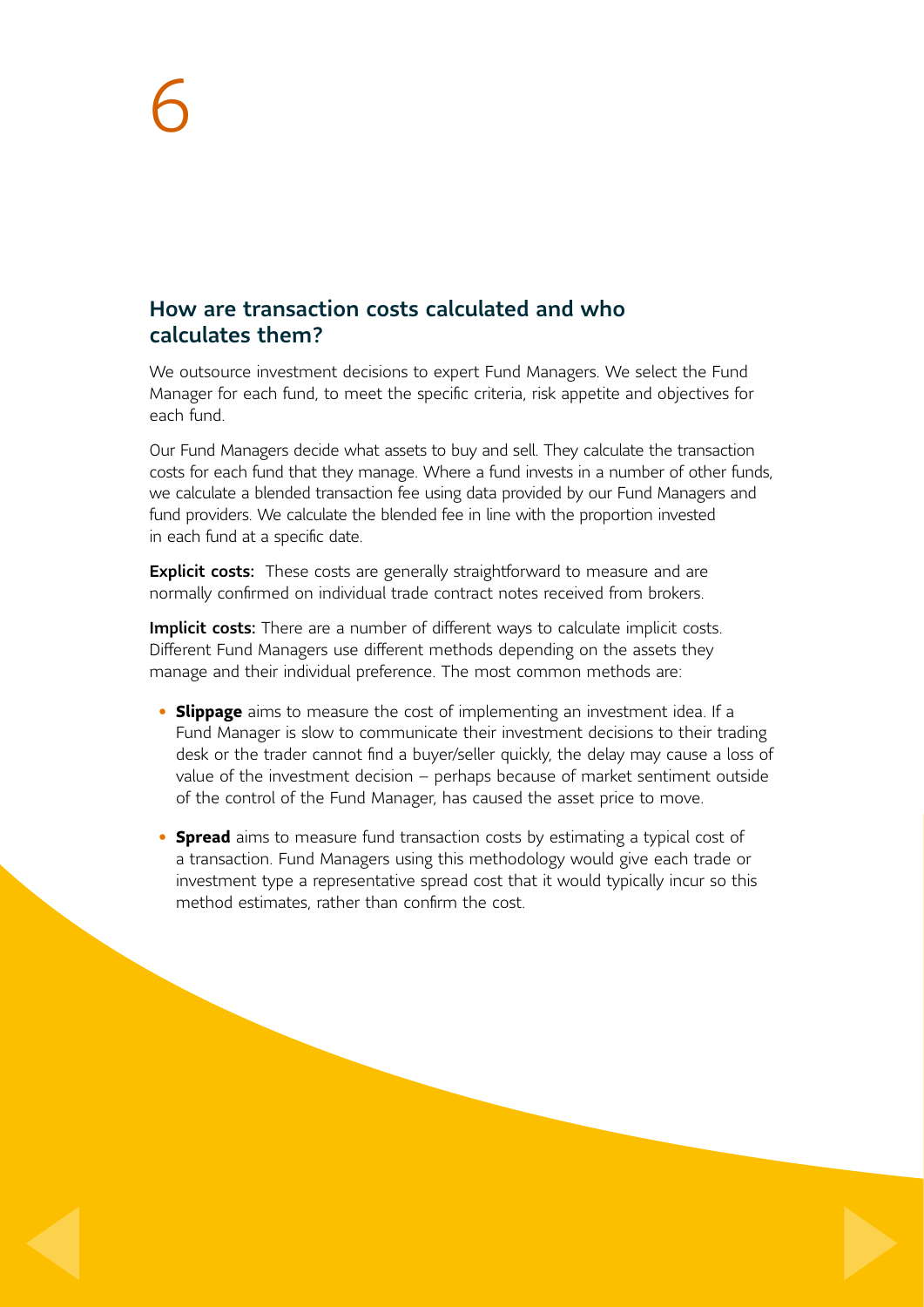#### Do low transaction costs indicate better investment performance?

No – Transaction costs do not necessarily reduce returns because incurring costs can generate higher returns, manage risk and price volatility and so improve performance. Funds with lower transaction costs will not necessarily generate better investment returns and funds with higher transaction costs will not necessarily generate lower investment returns. You should not use transaction cost data to compare the performance of funds and doing so may give a false impression of the relative costs of investing in them.

Transaction costs vary from country to country and from asset type to asset type and whether a trade is a buy or a sell. Also historic transaction costs are not an effective indicator of the future impact on investment performance. You should instead consider the fund's investment objective and investment return after fees have been taken.

#### Where can I find the transaction costs for the fund I am invested in?

The transaction costs applicable to the fund(s) you are invested in can be found in the fund fact sheets on our website – www.sloc.co.uk. Each fact sheet contains fund specific charges including annual management charges, total expense ratios and transaction costs.

# How do costs and charges affect my investment?

Costs and charges will reduce the value of your plan. Your annual benefit statement will show the current value of your plan. For pension plans your annual benefit statement will also show the expected future value of your pension.

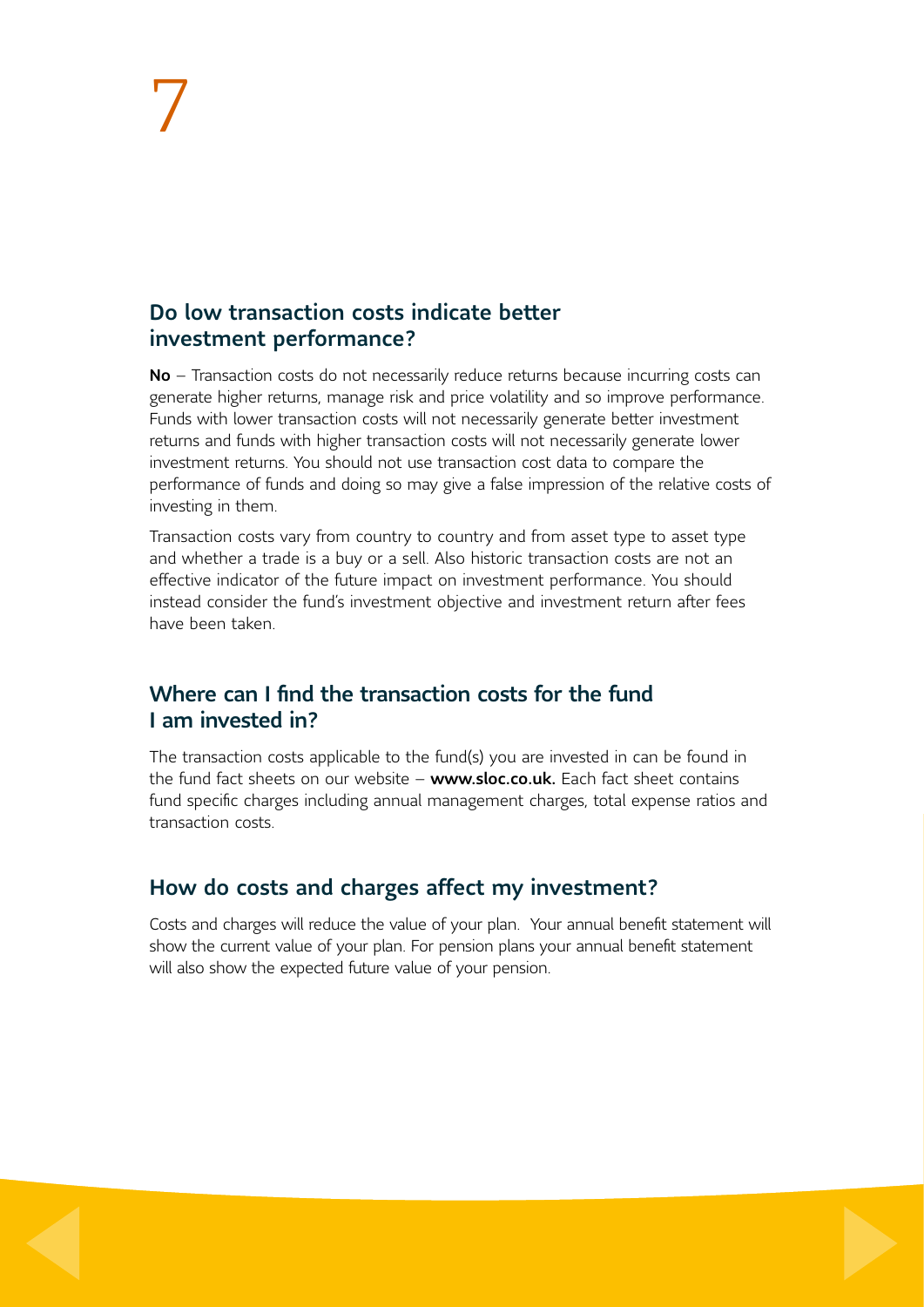#### How do you make sure that my money is safe, well managed and that I receive a good outcome?

Our Board of Directors is ultimately responsible for the management of our unit-linked funds.

Our internal investment team is responsible for the day-to-day operational management of the funds. The team makes sure that our Fund Managers manage our funds in line with our investment policies. These policies aim to achieve consistent investment performance. They do this by taking appropriate levels of risk in line with the funds' investment objectives and by maintaining an efficient investment management structure.

We also have a pricing team who monitor the unit prices. They ensure that discretion is applied fairly and in line with our practices, commitment to you, and our regulatory requirements. The investment and pricing teams are responsible for:

- implementing our investment strategy and making sure our structure and process support this strategy;
- complying with our investment policies and monitoring performance for our funds;
- achieving fair treatment for customers in our management of the funds;
- supervising the day-to-day operation of our funds;
- managing the funds in line with unit pricing rules and best practice principles;
- ensuring that unit prices are accurate; and
- meeting regulatory requirements.

We review the structure of the investment management operation regularly and select fund managers based on a number of factors. These include past performance, investment process, investment style, and investment management charges.

We use several Fund Managers to manage our unit-linked funds. We assess the Fund Managers' investment performance regularly.

Our Unit-Linked Funds Consumer Guide provides information about how our unit-linked funds work and how we manage them.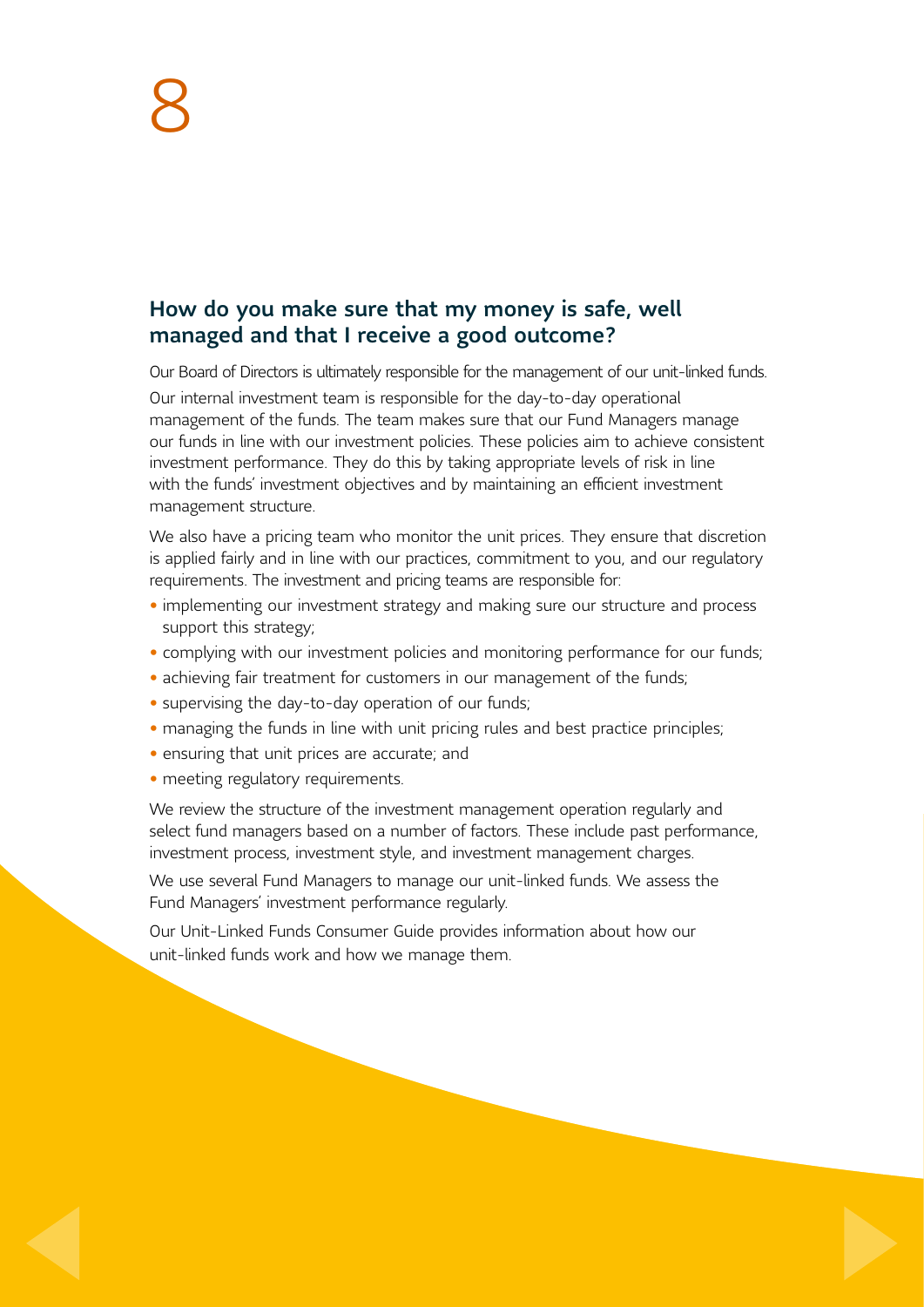#### What should I do if I have a complaint?

We handle complaints in line with the Financial Conduct Authority rules.

#### SLOC plans

If you have a complaint, please either phone us on our customer careline 0345 072 0223 (or from overseas on +44 1256 841414), or email us at UKcomplaints.support@sloc.co.uk or write to us at:

Sun Life Financial of Canada Customer Relations Matrix House Basing View Basingstoke Hampshire RG21 4DZ

#### SLFC plans excluding i2*live*

If you have a complaint about any plan apart from i2*Live* (see below), please either phone us on 0345 605 2323 (or from overseas on +44 1242 663604), or email us at complaints@sloc.co.uk or write to us at:

Sun Life Financial of Canada PO Box 1140 Bishops Cleeve Cheltenham GL50 9QW

#### For i2*Live* plans:

If you have a complaint please either phone us on our customer service line 0345 642 4444 (or from overseas on +44 1256 656472), or email us at i2Live@sloc.co.uk or write to us at:

Sun Life Financial of Canada PO Box 6904 Basingstoke RG24 4TD